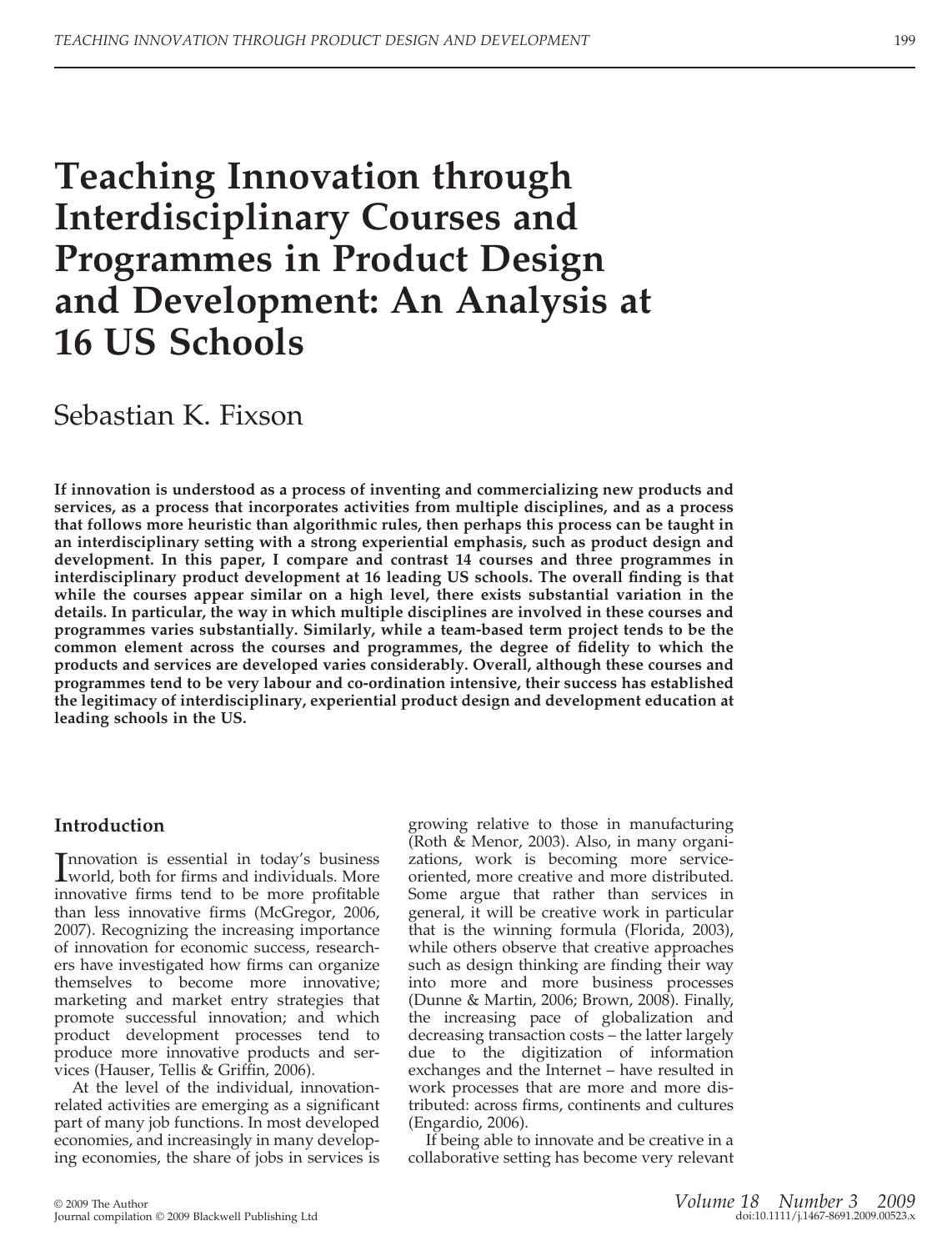for individuals, then the question follows: how can these skills be learned and taught? Some have described innovation itself as a constant learning process, that 'moves its participants between the concrete and the abstract worlds' (Beckman & Barry, 2007, p. 29). In the world of higher education, some courses try to create an environment in which diverse teams learn by experiencing the key stages of innovation. A key example where the 'concrete and abstract worlds' are juxtaposed are interdisciplinary courses in product design and development.

The existing literature on higher education courses can be divided into two categories. Some scholars have examined multiple courses and programmes that are taught by a single discipline, e.g., operations management (Goffin, 1998), creativity (Xu, McDonnell & Nash, 2005), or entrepreneurship (Klandt, 2004). Others provide insights into the design of single exemplary courses, e.g., for product design and development courses at Carnegie Mellon University (CMU) (Cagan, Vogel & Weingart, 2003), Massachusetts Institute of Technology – Rhode Island School of Design (MIT-RISD) (Ulrich & Eppinger, 1992; Eppinger & Kressy, 2002), Stanford University and the University of Michigan (Lovejoy & Srinivasan, 2002), Rensselaer Polytechnic Institute (Silvester et al., 2002), and the University of Minnesota (Cardozo et al., 2002). Only two previous studies have looked at how interdisciplinary aspects of product development are taught at different schools (Hustad, 1977; Lawrence, 1994). As these studies are now dated, it is appropriate to understand how product design and development is taught in the 21st century, which this paper strives to accomplish.

# **Teaching Innovation through Product Design and Development Courses and Programmes**

Can innovation be taught? If innovation is understood as the process of inventing, developing and commercializing new products and services, then perhaps this process *can* be taught. This innovation process comprises various activities that are typically taught in individual disciplines (e.g., developing is often taught in engineering courses, commercialization in marketing courses, etc.). Considering that a substantial part of product design and development involves creativity and iteration, it lends itself to being taught in an experiential fashion (Beard & Wilson, 2006). Consequently, the interdisciplinary and experiential aspects of product design and development courses warrant particular attention in this study.

# *Product Design and Development as an Interdisciplinary Activity*

There are many opinions on the various activities that are integral to the product development process, but it is clear that the process encompasses activities from several distinct disciplines such as marketing, organizational behaviour, engineering and operations management (Krishnan & Ulrich, 2001). Most definitions of new product development (NPD) include stages such as product opportunity identification, market and user analysis, idea generation, concept generation, concept refinement and selection, industrial design, prototyping, testing, financial evaluation and market introduction. Broader definitions of NPD also include topics such as market planning, product strategy, product line extension, market forecasting, product abandonment and product liability (Hustad, 1977). Whether one starts with the narrower or the broader definition, it is clear that the activities required for successful product design and development are strewn across multiple disciplines, disciplines that in most educational institutions are organized in separate, specialized units such as marketing, operations, engineering or design. This separation is intentional, since establishing highlevel expertise in any one subject requires – at least initially – a strong focus on that individual subject.

The level of competition in most of today's markets, however, calls for a different approach. Successful products and services simultaneously delight customers, are affordable and are available on time. Creating such products is only possible if the entire product design and development process is integrated, and experts from various disciplines form integrated teams (Smith & Reinertsen, 1998). Careful consideration of a team's characteristics, such as its diversity and interests, increases its creative ability to develop better products (Amabile, 1997; DeCusatis, 2008), and it enables the team to approach the development process in a more integrated fashion which in turn helps accelerate development projects (Smith & Reinertsen, 1998). At the same time, while the creative ability of a team can be improved through diversity, this carries the potential to increase intra-team conflict, originating from the differences in thinking patterns and approaches of the different functions and disciplines (Cronin & Weingart,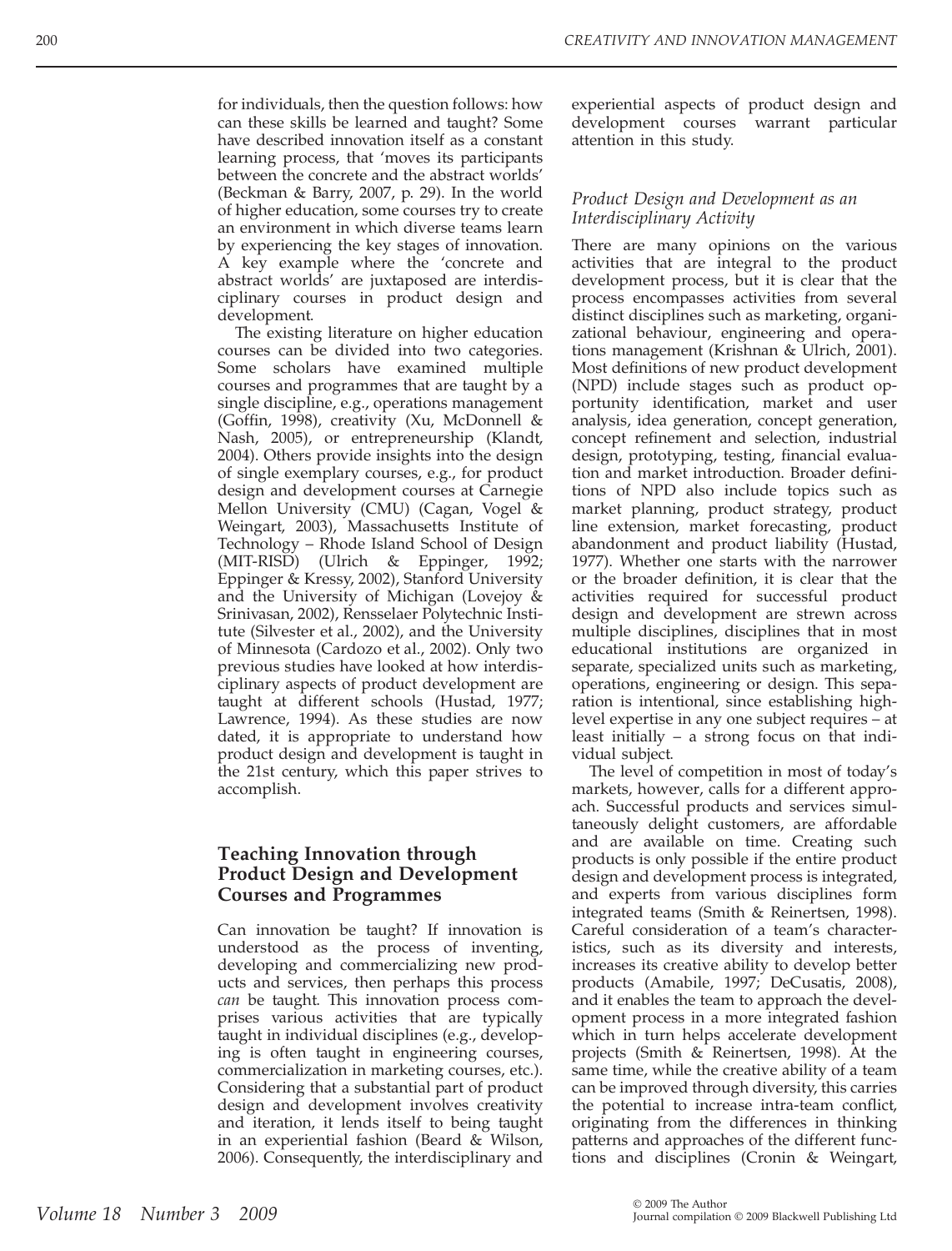2007). So it is essential to cover these types of issues in the teaching of product design and development.

#### *Product Design and Development as an Experiential Learning Activity*

Product design and development is an inherently creative act: by definition, radical products chart new territory. Most existing product development process models, such as stagegate or spiral models, involve frequent information updates, and thus need to be flexible and adaptable (Cooper, 1994, 2008), particularly during the early fuzzy front-end phase (Cagan & Vogel, 2002). In other words, while the direction in which to proceed might be clear to the development team, the exact outcome of the subsequent steps is typically not known until feedback information arrives. This situation makes experimentation and prototyping particularly relevant (Thomke, 2003). In fact, Barczak, Griffin and Kahn (2009) find that high-performing firms make extensive use of experimentation. 'Fail often to succeed sooner' is reportedly one of the mottos of the successful product design firm IDEO (Kelley, 2001). In particular, early iterations can accelerate the learning process. In many product development projects, active and early search for problems, and their subsequent solution, tends to improve the project performance (Thomke & Fujimoto, 2000; Sheremata, 2002). More generally, the way in which experiential learning takes place in a product development project has a major influence on the project's performance.

Furthermore, NPD personnel with extensive experience recognize that much of what they have learnt is connected with tacit knowledge (Goffin and Koners, 2009). Since managing product design and development involves tacit knowledge and experience, the implication is that teaching of the subject needs to be based on an experiential approach.

# **Course List Construction and Data Collection**

#### *Data Sample*

The starting point for constructing a useful list of current interdisciplinary courses in product design and development in the United States was a list of courses recently compiled by the Corporate Design Foundation (CDF) (2007). The CDF list contained nine product design and development courses that involved multiple disciplines. The next step was to obtain

the contact information of the instructors currently in charge of running these nine courses. Following e-mail exchanges and telephone interviews with all of the instructors, each interviewee was asked to recommend other courses fitting the interdisciplinary target profile, and the people developing and teaching these courses. Through this snowball technique a total of 18 interdisciplinary courses were identified. Two of the 18 institutions identified failed to provide the requested information despite repeated requests; hence the final sample consisted of 16 institutions of higher education.<sup>1</sup> Although this study originally targeted individual courses as the unit of analysis, during the interviews it was discovered that two universities (CMU and Northwestern University) had established entire degree programmes around product development, and one (Stanford) formed a Design School as an umbrella for a series of design and product development courses. As a result, the final list includes 14 individual courses and three programmes (Table 1). The individual courses range in length from one to two semesters, are populated by undergraduate or graduate students or both, and use a variety of institutional set-ups such as cross-listing, nondepartmental electives, or separate courses for different students in their respective home departments. All courses were established during the past 20 years, with CMU being the first in 1989.

The two degree programmes and Stanford's D-school are focused on graduate students, and offer multiple courses. One degree granting programme, at CMU, requires four pre-set courses (one of which is the Integrated Product Development course at CMU which also appears on the list of individual courses) and four electives, all to be taken in a one-year period. The typical class size in this programme is 30 students. The second degree programme, at Northwestern University, consists of 22 separate courses over a two-year period, with a typical class size of 36 students. In both cases, the programmes are spearheaded by the engineering schools of the respective universities. Finally, in Stanford's D-School, which does not grant degrees, the courses on offer vary from semester to semester, depending on the availability of faculty who come from one of Stanford's seven existing schools. The class size in these courses ranges from 12 to 16 students in small courses to 60–70 students for larger classes.

# *Data Collection Method*

The main vehicle for the data collection process were interviews, some conducted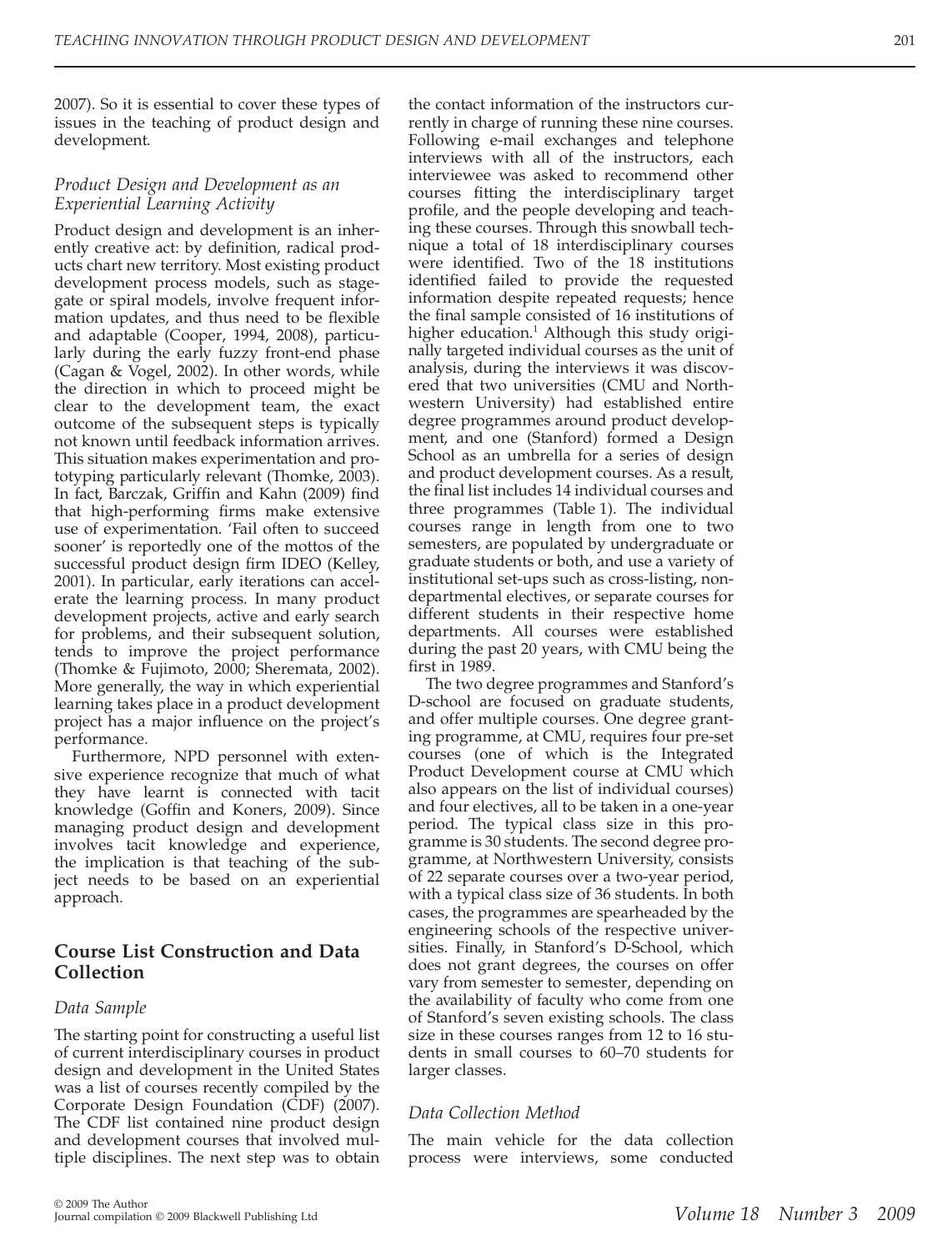face-to-face, most by phone, ranging from 30 minutes to 90 minutes each, with an average length of about an hour. At each institution at least one key instructor was interviewed, in some cases two or three. In total, 20 interviews were conducted, and the interview data was supplemented with information from e-mail exchanges, websites, syllabi, press releases and journal articles about these courses. I do not claim the sample to be comprehensive, but it does provide a snapshot on the way innovation is taught through interdisciplinary product design and development courses and programmes at 16 leading US schools at the beginning of the 21st century.2 All of the data were collected in 2007– 2008.

# **Findings**

I group the discussion of course and programme characteristics below into three areas: interdisciplinary collaboration, experiential learning and performance assessment (see Table 1).

#### *Interdisciplinary Collaboration*

The aspect of interdisciplinary collaboration is relevant in the courses investigated for this study on three levels: course set-up, students and instructors. Concerning the course set-up, at the highest level, the academic disciplines typically involved in teaching these courses are business, engineering and design. Taking a more detailed look, however, reveals substantial differences between the disciplines involved in particular settings. For example, the undergraduate course in product development at Boston University (BU) is really a capstone-type course that runs in conjunction with four 'disciplinary' (or 'core') courses in Finance, Operations, Marketing and IT. Thus, at BU the different disciplines involved are all sub-disciplines of management. On the other hand, the undergraduate course involving students from Babson College, Olin College of Engineering, and Rhode Island School of Design brings together the disciplines business, engineering and industrial design. Some courses combine only two of the three disciplines, for example, business and engineering but not design (e.g., University of Minnesota, University of Pennsylvania).

In business schools, the typical subdisciplines involved in teaching product design and development are marketing, operations and sometimes organizational behaviour. Within engineering, the subdiscipline most often represented is mechanical engineering, although there are some exceptions (e.g., industrial engineering at Michigan, textile and biomedical engineering at North Carolina State University (NCSU), or computer engineering at Virginia Tech (VT)). Within design schools, the typical subdiscipline is industrial design, although some variations exist here as well (e.g., graphic design at NCSU and Arizona State University (ASU), fashion design at Parsons). Finally, while most of the courses in the sample recruit students from one or more of the disciplines business, engineering and design, some of the courses also include students from other disciplines such as medicine (e.g., University of Minnesota) or law (e.g., Harvard Business School (HBS)).

On the student level, the interdisciplinary collaboration is most apparent in the teams that work on term-long team projects. Team size ranges across the courses from four to ten students, with four to six as a typical team size. The way in which the teams are composed tends to start with the programmes in which the students are enrolled, i.e., their home departments, but other factors are also taken into consideration. For example, in some courses students can self-select into projects by personal interests as long as the high-level interdisciplinary team composition is maintained (e.g., MIT-RISD, Babson-Olin-RISD). In other courses the faculty declares a set of different roles that have to be occupied in each team (e.g., technology/feasibility, viability/business, human values/empathy, and design thinking, at Stanford) and each student selects a role for him/herself irrespective of home discipline. These examples also show that the degree to which students can influence which team they ultimately join varies across the course sample. In some cases it also varies from year to year as some instructors continue to experiment while others have settled on a way to create the teams in their courses.

On the instructor level most of the courses in this study also involve interdisciplinary collaboration. The majority of the courses are taught by a team of instructors. Depending on the number of disciplines involved and the class size, the size of the faculty team shows a wide range. For example, the course at the University of Michigan, which enrols typically 32 students, is taught by two faculty members, one from business and one from engineering, whereas the course at Boston University which enrols 300–400 students each autumn (and 200 in the spring) involves up to 32 faculty members.

One aspect that appears to be extremely critical for the success of these courses, and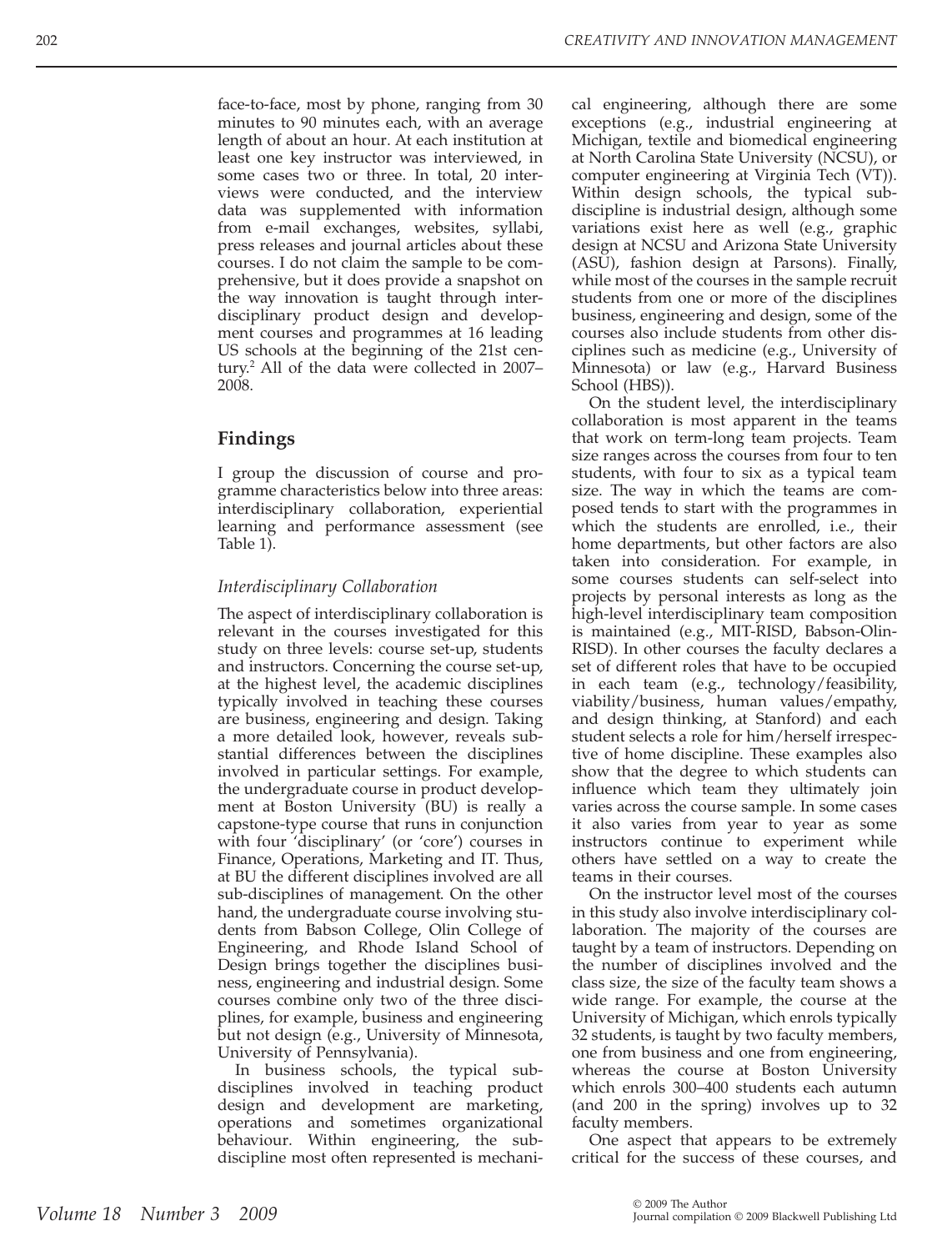especially for the smaller ones that have less of an institutional frame built around them, is the way in which the faculty finds ways to collaborate to solve the invariably unforeseen problems, as the following quotes from my interviews with faculty indicate:

'We make things up as we go along.'

'I trust my co-instructor to be there when things get tough.'

'What it takes is committed and aligned faculty.'

'Faculty chemistry is absolutely essential!'

More generally, almost all instructors consider a high level of mutual trust as critical for the success of these courses and programmes, as participating instructors have to be willing to cede some control over their course, and have to be comfortable in a teaching mode that is often foreign to their own discipline.

# *Experiential Learning*

The major vehicle to allow students to experience design and development processes for themselves is their team project. This focus on 'doing' often drives the teaching mode employed in these courses. Historically, the three different disciplines of business, engineering and design have exhibited very different teaching modes. Business schools often employ a case study format in which students prepare and discuss a business challenge within the context of a realistic case situation. The dominant teaching mode in engineering schools has been, until very recently, the lecture format, often accompanied by labs, study groups and recitations led by graduate students. Design schools, as a discipline more rooted in art than in science, have developed studios as a prevalent teaching mode, a mode in which faculty supervises, discusses and critiques students' work on an ongoing basis.

Because of the high degree of uncertainty inherent in product development, active problem solving plays a significant role in these courses. To this end, most courses employ studio-style work sessions and workshops, in addition to lectures and, in some courses, traditional business school case discussions (e.g., HBS). Students engage in this mode of active problem solving in various project phases, from user studies to technical prototyping. For example, most courses and programmes in the sample start with a phase of careful user study, using observation, interviews and participation as means to develop both a deep understanding of the user's needs and empathy for their situation. This emphasis on the experience of collecting and interpreting primary data favours a teaching mode that more often resembles coaching than lecturing.

The value that experiential learning can provide is also the reason for prototyping playing an important role in almost all of the courses and programmes. Most courses require the development and fabrication of 'looks-like' and/or 'works-like' prototypes as part of the course deliverables; and even in those courses in which works-like prototypes are not explicitly required (Parsons and VT) or are excluded from grading (HBS), student teams often produce various prototypes. In addition to enabling faster and better decision making, prototypes are particularly valuable in interdisciplinary settings as they 'serve an important boundary-spanning role by helping team members communicate better' as recognized by Dan Droz, one of the creators of the first interdisciplinary product development courses at CMU (Droz, 1992, p. 35). This is particularly true for teams that comprise members with different disciplinary backgrounds.

One aspect that is critical for the success of the students' learning experience in their team projects is the design of the projects. Interviewees stressed two elements that they try to balance carefully: degree of project definition and project scope. The definition of a good project needs to be sufficiently openended to allow students to explore new ideas; a project definition that is too narrow often only leads the team down a path to a known solution. At the same time, the difficult task concerning the project scope is to identify projects that represent challenging targets for the students but are still doable given the skills, time and equipment available to them. A good indicator for a healthy balance is when students are excited about their project: enthusiastic about the opportunity to create something new, and simultaneously optimistic that they can complete the project in the allotted time. Just like the product development process itself, this balancing act is often an iterative process. For example, at the start of the course the students might be given a broad opportunity space in which they themselves identify a large number of opportunities, and subsequent selection then leads to the actual definition of projects with appropriate scope.

#### *Performance Assessment*

The measurement of performance in higher education has always had two elements: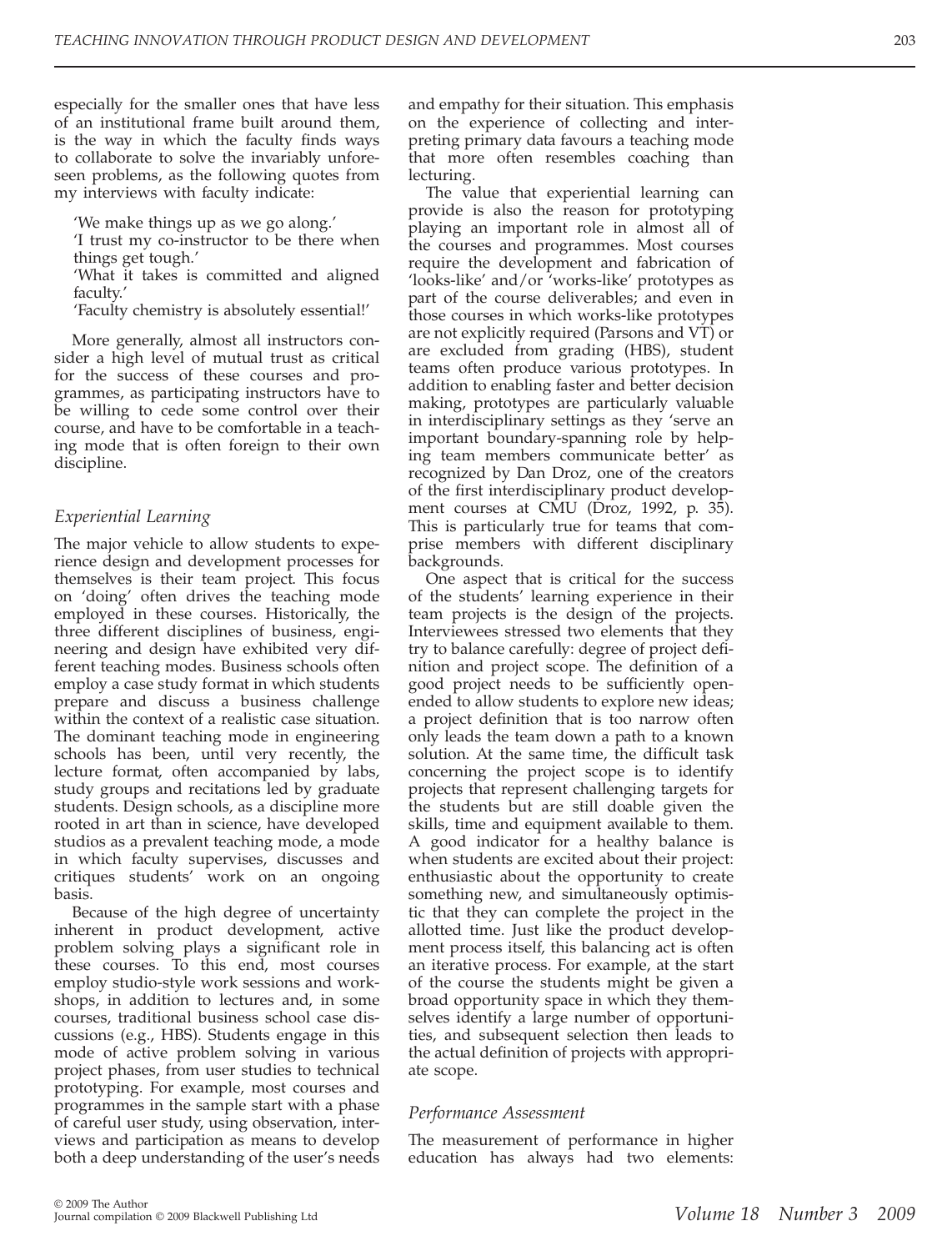|                | No. School(s)                                                                      | Course Name                       |              |                          | Course/Program<br>Characteristics |                       |          | Collaboration | Interdisciplinary |           |          | Experiential<br>Learning |                  |            | Performance<br>Assessment<br>Student                               |
|----------------|------------------------------------------------------------------------------------|-----------------------------------|--------------|--------------------------|-----------------------------------|-----------------------|----------|---------------|-------------------|-----------|----------|--------------------------|------------------|------------|--------------------------------------------------------------------|
|                |                                                                                    |                                   | First taught | Course quration          | 9sie esab laiqyT                  | I9v9l in9bui $\rm{e}$ | ssauisng | Design        | Engineering       | Other     | səmpəq   | <b>sdousy10M</b>         | 9sical Team Size | Prototypes |                                                                    |
|                | Arizona State University                                                           | Innovation Space                  | 2003         | $\sim$                   | 36                                | S                     | $\times$ | $\times$      | $\times$          |           | $\times$ | 4<br>$\times$            |                  | $\times$   | Final prototype(s) and reports                                     |
| 2              | College of Engineering,<br>Rhode Island School of<br>Babson College/Olin<br>Design | Product Design and<br>Development | 2008         | $\overline{\phantom{0}}$ | 48                                | <b>DC</b>             | $\times$ | $\times$      | $\times$          |           | $\times$ | $\circ$<br>$\times$      |                  | $\times$   | Final prototype(s), presentation,<br>and reports; peer evaluations |
| 3              | Boston University                                                                  | Cross-Functional Core             | 1990         | $\overline{\phantom{0}}$ | 300-400                           | SQ                    | $\times$ |               |                   |           | $\times$ |                          | $7 - 8$          | $\times$   | Final prototype(s), presentation,<br>and reports                   |
| 4              | Carnegie Mellon University                                                         | Integrated Product<br>Development | 1989         | $\overline{\phantom{0}}$ | $\infty$                          | UG/G                  | $\times$ | $\times$      | $\times$          | $\otimes$ | $\times$ | $\circ$<br>$\times$      |                  | $\times$   | Final prototype(s), presentation,<br>and reports                   |
| Б              | Harvard Business School                                                            | Managing Product<br>Development   | 1997         | $\overline{\phantom{0}}$ | $60 - 70$                         | U                     | $\times$ |               |                   | $\times$  | $\times$ |                          | $6-8$            | $\otimes$  | Final product report; product fair<br>is not graded                |
| $\circ$        | Technology/Rhode Island<br>Massachusetts Institute of<br>School of Design          | Product Design and<br>Development | 1990         |                          | $\approx$                         | U                     | $\times$ | $\times$      | $\times$          |           | $\times$ | $\times$                 | $5 - 6$          | $\times$   | Final prototype(s), presentation,<br>and reports                   |
| $\overline{ }$ | North Carolina State<br>University                                                 | Product Innovation Lab            | 1996         | I                        | $75 - 90$                         | Grad                  | $\times$ | $\times$      | $\times$          |           | $\times$ | $\circ$<br>$\times$      |                  | $\times$   | Final prototype(s), presentation,<br>and reports                   |
| $^{\circ}$     | Parsons New School of<br>Design/Columbia<br>University                             | Luxury Goods Studio               | 2003         | $\overline{\phantom{0}}$ | $60 - 70$                         | UG/G                  | $\times$ | $\times$      |                   |           | $\sim$   | $\times$                 | $7 - 10$         |            | Final presentation and reports                                     |

Table 1. Interdisciplinary Product Design and Development Courses (14) and Programmes (3) at Leading US Schools Table 1. Interdisciplinary Product Design and Development Courses (14) and Programmes (3) at Leading US Schools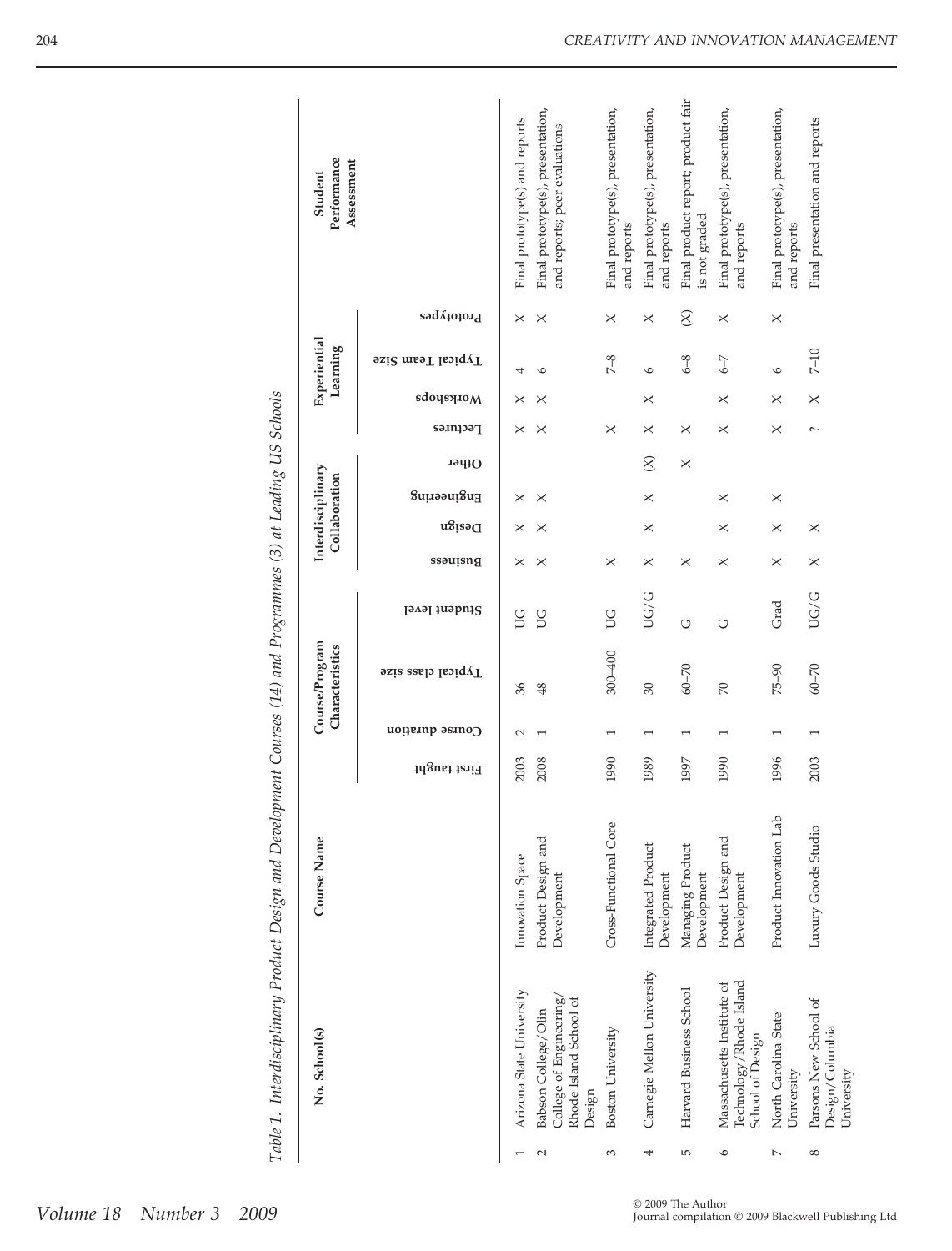| Final prototype(s), presentation,<br>and reports<br>$\times$<br>$\frac{4}{6}$ | Final prototype(s), presentation,<br>and reports; peer evaluations<br>$\times$<br>$\zeta$ -5 | Final prototype(s), competition,<br>and reports<br>$\times$<br>4 | Final prototype(s), presentation,<br>and reports<br>$\times$<br>5-7 | Final prototype(s), presentation,<br>and reports<br>$\times$<br>4 | Final presentation and reports<br>$rac{4}{6}$ |                               | Final prototype(s), presentation,<br>and reports<br>$\times$<br>$\circ$ | Final prototype(s), presentation,<br>and reports<br>$\times$<br>$\circ$ | Final prototype(s), presentation,<br>and reports<br>$\times$<br>4 |  |
|-------------------------------------------------------------------------------|----------------------------------------------------------------------------------------------|------------------------------------------------------------------|---------------------------------------------------------------------|-------------------------------------------------------------------|-----------------------------------------------|-------------------------------|-------------------------------------------------------------------------|-------------------------------------------------------------------------|-------------------------------------------------------------------|--|
| $\times$                                                                      | $\times$                                                                                     | $\times$                                                         | $\times$                                                            | $\times$                                                          | $\times$                                      |                               | $\times$                                                                | $\times$                                                                | $\times$                                                          |  |
| $\times$                                                                      | $\times$                                                                                     | $\times$                                                         | $\times$                                                            | $\times$                                                          | $\times$                                      |                               | $\times$                                                                | $\times$                                                                | $\times$                                                          |  |
|                                                                               |                                                                                              |                                                                  | $\times$                                                            |                                                                   |                                               |                               |                                                                         |                                                                         |                                                                   |  |
| $\times$                                                                      | $\times$                                                                                     | $\times$                                                         | $\times$                                                            | $\times$                                                          | $\times$                                      |                               | $\times$                                                                | $\times$                                                                | $\times$                                                          |  |
| $\otimes$                                                                     | $\times$                                                                                     | $\times$                                                         |                                                                     |                                                                   | $\times$                                      |                               | $\times$                                                                |                                                                         | $\times$                                                          |  |
| $\times$                                                                      | $\times$                                                                                     | $\times$                                                         | $\times$                                                            | $\times$                                                          | $\otimes$                                     |                               | $\widehat{\otimes}$                                                     | $\times$                                                                | $\times$                                                          |  |
| U                                                                             | UG/G                                                                                         | UG/G                                                             | U                                                                   | <b>UG</b>                                                         | <b>UG</b>                                     |                               | U                                                                       | U                                                                       | U                                                                 |  |
| $30 - 40$                                                                     | $40 - 50$                                                                                    | 32                                                               | $\overline{40}$                                                     | 60                                                                | $20 - 25$                                     |                               | 30                                                                      | 36                                                                      | $12 - 16$<br>60-70                                                |  |
| $\sim$                                                                        | 2                                                                                            |                                                                  | 2                                                                   |                                                                   |                                               |                               | $\sim$                                                                  | 4                                                                       | $1 - 2$                                                           |  |
| 1995                                                                          | 2002                                                                                         | 1995                                                             | 1994                                                                | 2001                                                              | 2004                                          |                               | 2000                                                                    | 2001                                                                    | 2003                                                              |  |
| Managing New Product<br>Development                                           | Interdisciplinary Product<br>Development                                                     | Integrated Product<br>Development                                | New Product Design and<br><b>Business Development</b>               | Product Design                                                    | Wearable Computing/<br>Independent Study      | <b>School Name</b><br>Program | Masters in Product<br>Development                                       | Masters in Product<br>Development                                       | D-School                                                          |  |
| University of California at<br>Berkeley/California<br>College of Arts         | University of Illinois at<br>Chicago                                                         | University of Michigan                                           | University of Minnesota                                             | University of Pennsylvania                                        | Virginia Tech University                      | School(s)                     | Carnegie Mellon University                                              | Northwestern University                                                 | Stanford University                                               |  |
| Ó                                                                             | $\Xi$                                                                                        |                                                                  | $\overline{2}$                                                      | $\overline{13}$                                                   | $\overline{14}$                               |                               |                                                                         |                                                                         |                                                                   |  |

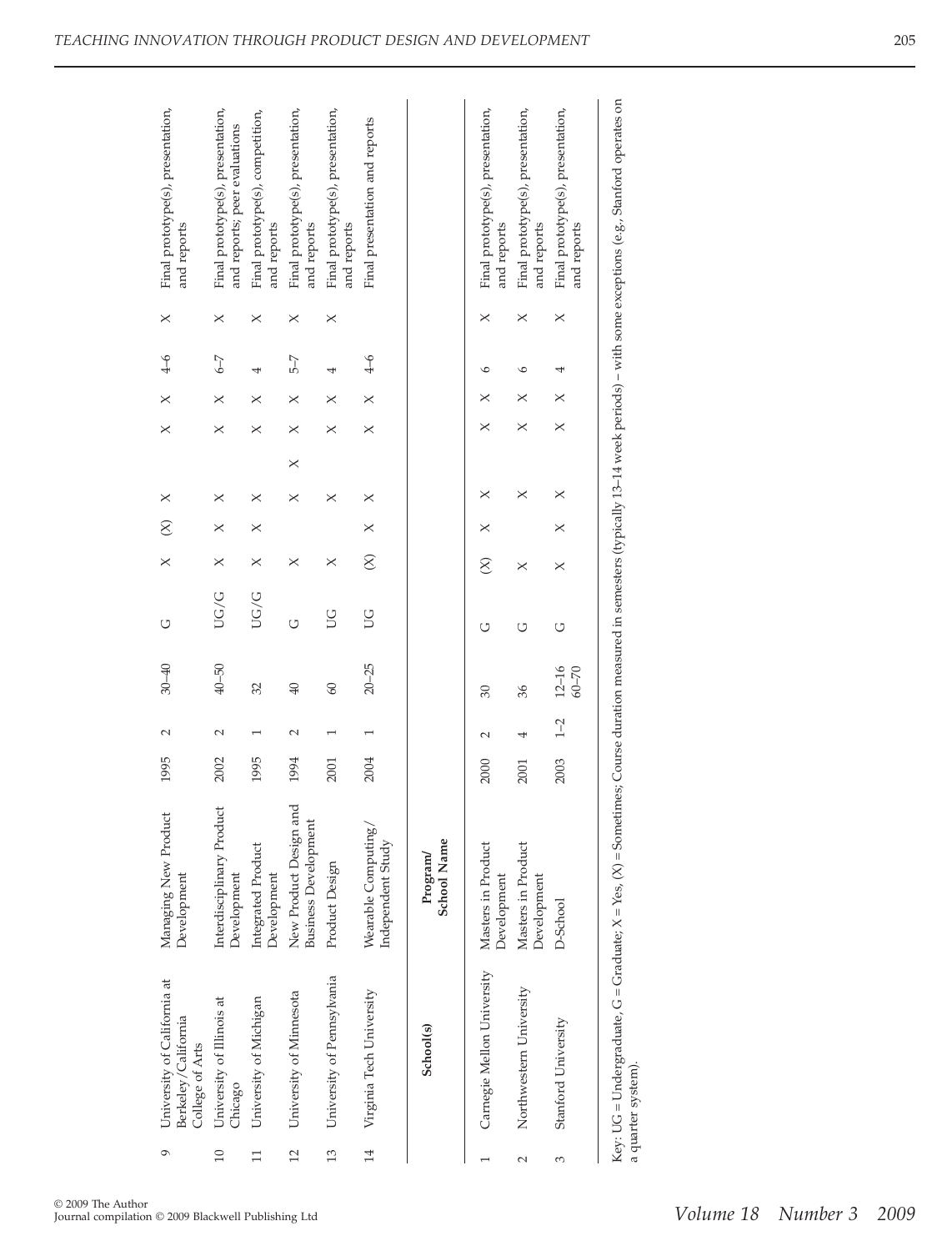performance of the students on one hand, and performance of the instructor(s), and the course as a whole, on the other. The systems to measure student performance are very homogeneous across the courses in this sample. They include intermediate presentations and reports from the teams as their projects progress, and in many cases also final presentations, reports and submission of a prototype. Often peer- and self-evaluations are used. A unique form of student performance measurement represents a competition in a simulated market (University of Michigan). Perhaps reflecting the emphasis on experiential hands-on work, in none of the courses is student performance measured through written examinations.

The performance of instructors is typically measured through teaching evaluations that students fill out at the end of the course. On the course level, the way in which the 'course value' is demonstrated varies across the courses in this sample: it ranges from the project results, to the students' employability, to press recognition. For example, in some instances innovations from student projects have been patented by the sponsoring company (e.g., CMU); or participating students have used their ideas to launch new ventures (e.g., ASU). In other cases, students reported that the course had turned them into more interesting job candidates; or the course, and perhaps its concluding design fair, were covered in the press, often regional, sometimes national. Once successfully established, some of the courses have even become marketing tools themselves as some of the interviewees reported:

'It's the kind of thing development [offices] loves to put in front of donors.'

'Our development office wanted to get something out of it and signed a sponsor.'

# **Discussion**

When asked about his motivation for creating an interdisciplinary programme in product design and development, one of the interviewees, George Kembel of Stanford University, replied: 'Universities typically produce experts, but we need to shape a new kind of innovator'. In its own way, each of the 14 courses and three programmes investigated for this study is a similar response to the increasing importance of innovation and collaboration in today's markets. Their common elements are interdisciplinary teams that work on term-long projects involving, in most cases, real prototypes. The teaching

mode appears to be moving further away from traditional classroom teaching towards a mode that is more explorative in nature and collaborative in style – not only within the teams, but also between students and faculty.

Although the measures used vary across the sample, the majority of these courses are considered successful. Collectively, they certainly have contributed to building a legitimacy for this type of interdisciplinary educational offering. One of the current major questions is the sustainability of these courses and programmes with respect to their financial and institutional support. With their requirement for faculty members from different disciplines (to teach and support project teams), for access to materials, tools and workshops (to produce prototypes), and, ideally, for dedicated work space for the teams, these courses are resource intensive and do not necessarily fit nicely within existing school structures. The instructors interviewed for this study have creatively developed a variety of mechanisms to garner support for their courses. On the financial side, some faculty members have organized for outside companies to sponsor individual projects; in other cases sponsors fund entire courses. Some have grown their course into a degree programme that generates revenues from tuition (e.g., Northwestern). Yet others have secured funds from outside companies to acquire dedicated space (e.g., University of Illinois at Chicago, NCSU, ASU). Where to house these courses and programmes has been another challenge, in particular for those courses that engage students and faculty not only across different departments and schools within a university, but also across separate institutions (e.g., University of California at Berkeley–California College of Arts, Babson– Olin–RISD, Parson–Columbia University). An example of an entirely new structure is the D-School at Stanford University, which forms a separate entity in addition to the existing schools within the university. How such strategies for funding, promoting and sustaining interdisciplinary courses develop in the coming years is a major future research question.

A second major research question, and it is closely related to the first, is how to better measure the impact of these courses on the learning and development of its students, and its faculty for that matter. While this is a question with which all educational institutions have to wrestle, it is of particular importance for non-traditional educational designs using interdisciplinary and experiential approaches to teaching product design and development.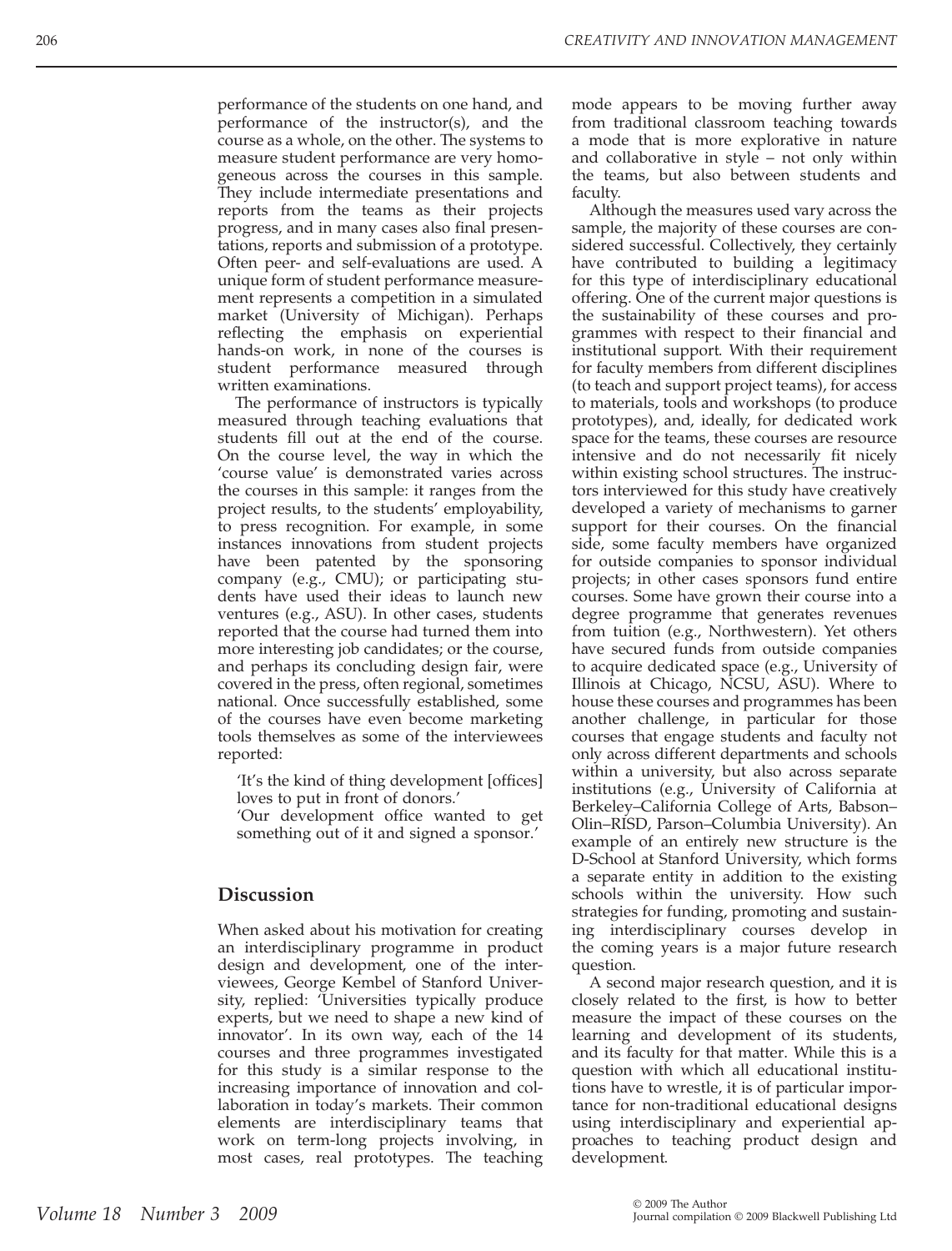# **Acknowledgements**

I would like to thank Sara Beckman, Jon Cagan, Nick Dawes, Ed Dorsa, Dan Droz, Will Durfee, Steven Eppinger, Mark Henderson, Nitin Joglekar, George Kembel, Peter Lawrence, William Lovejoy, Richard Lueptow, Debashish Mallick, Stephen Melamed, Mitzi Montoya-Weiss, Michael Scott, Stefan Thomke, Karl Ulrich and Craig Vogel for generously giving their time to share their insights and experiences with me. Keith Goffin and participants of the 15th International Product Development Conference in Hamburg, Germany, provided helpful comments on an earlier draft, and anonymous reviewers' comments helped to improve the paper. All errors in interpretation and omissions remain my responsibility.

# **Notes**

- 1. Most of the courses and programmes investigated here are offered within a single educational institution (e.g., large university); however, in some cases several institutions jointly offer the PDD course. Counting only the 'lead' schools, the number of institutions is 16, counting all schools involved the number is 20 (see Table 1).
- 2. Note that the sample exhibits a survivor bias. There might be additional courses and programmes which have been started during the past 20 years but did not survive.

# **References**

- Amabile, T.M. (1997) Motivating Creativity in Organizations: On Doing What you Love and Loving What you Do. *California Management Review*, 40, 39–58.
- Barczak, G., Griffin, A. and Kahn, K.B. (2009) Trends and Drivers of Success in NPD Practices: Results of the 2003 PDMA Best Practices Study. *Journal of Product Innovation Management*, 26, 3–23.
- Beard, C. and Wilson, J.P. (2006) *Experiential Learning – A Best Practice Handbook for Educators and Trainers*. Kogan Page, London.
- Beckman, S. and Barry, M. (2007) Innovation as a Learning Process: Embedded Design Thinking. *California Management Review*, 50, 25–56.
- Brown, T. (2008) Design Thinking. *Harvard Business Review*, 86, 85–92.
- Cagan, J. and Vogel, C.M. (2002) *Creating Breakthrough Products – Innovation from Product Planning to Program Approval*. Pearson Education, Upper Saddle River, NJ.
- Cagan, J., Vogel, C.M. and Weingart, L.R. (2003) Developing a New Breed of Engineer – Integrated Product Development at Carnegie Mellon University. ASME Curriculum Innovation Award Winner, American Society of Mechanical Engineers.
- Cardozo, R.N., Durfee, W.K., Ardichvili, A., Adams, C., Erdman, A.G., Hoey, M., Iaizzo, P.A., Mallick, D.N., Bar-Cohen, A., Beachy, R. and Johnson, A. (2002) Experiential Education in New Product Design and Business Development. *Journal of Product Innovation Management*, 19, 4–17.
- Cooper, R.G. (1994) 3rd Generation New Product Processes. *Journal of Product Innovation Management*, 11, 3–14.
- Cooper, R.G. (2008) Perspective: The Stage-Gate (R) Idea-to-Launch Process – Update, What's New, and NexGen Systems. *Journal of Product Innovation Management*, 25, 213–32.
- Corporate Design Foundation (2007) *Multidisciplinary Education* [WWW document]. URL http:// www.cdf.org/education/multidisciplinary.html [accessed on 5 November 2007].
- Cronin, M.A. and Weingart, L.R. (2007) Representational Gaps, Information Processing, and Conflict in Functionally Diverse Teams. *Academy of Management Review*, 32, 761–73.
- DeCusatis, C. (2008) Creating, Growing and Sustaining Efficient Innovation Teams. *Creativity and Innovation Management*, 17, 155–64.
- Droz, D.M. (1992) Prototyping: A Key to Managing Product Development. *Journal of Business Strategy*, May/June, 34–9.
- Dunne, D. and Martin, R. (2006) Design Thinking and How It Will Change Management Education: An Interview and Discussion. *Academy of Management Learning & Education*, 5, 512–23.
- Engardio, P. (2006) The Future of Outsourcing. *Business Week*, 30 January.
- Eppinger, S.D. and Kressy, M.S. (2002) Interdisciplinary Product Development Education at MIT and RISD. *Design Management Journal*, 13, 58–61.
- Florida, R. (2003) *The Rise of the Creative Class: And How It's Transforming Work, Leisure, Community and Everyday Life*. Basic Books, New York.
- Goffin, K. (1998) Operations Management Teaching on European MBA Programmes. *International Journal of Operations & Production Management*, 18, 424–51.
- Goffin, K. and Koners, U. (2009) Tacit Knowledge, Lessons Learnt, and New Product Development. *Journal of Product Innovation Management*, in press.
- Hauser, J.R., Tellis, G.J. and Griffin, A. (2006) Research on Innovation: A Review and Agenda for Marketing Science. *Marketing Science*, 25, 687– 717.
- Hustad, T.P. (1977) Approaches to the Teaching of Product Development and Management. Product Development Management Association: 113.
- Kelley, T. (2001) *The Art of Innovation: Lessons in Creativity from IDEO, America's Leading Design Firm*. Currency Books, New York.
- Klandt, H. (2004) Entrepreneurship Education and Research in German-Speaking Europe. *Academy of Management Learning & Education*, 3, 293– 301.
- Krishnan, V. and Ulrich, K.T. (2001) Product Development Decisions: A Review of the Literature. *Management Science*, 47, 1–21.
- Lawrence, P. (1994) *Teaching Collaborative Product Development*. Corporate Design Foundation, Boston, MA.